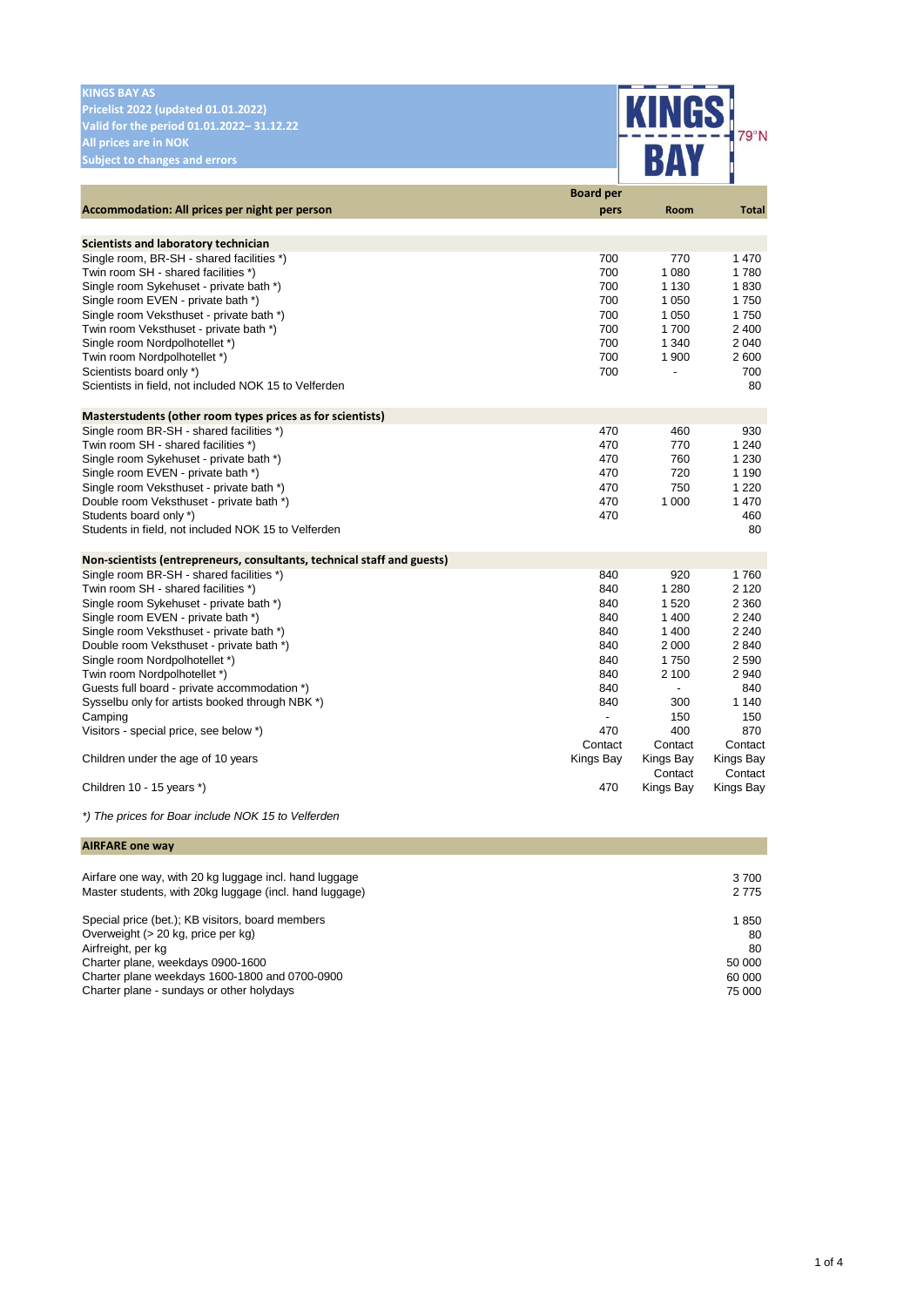| <b>KINGS BAY AS</b>                                                                                                          |                    |                         |                          |
|------------------------------------------------------------------------------------------------------------------------------|--------------------|-------------------------|--------------------------|
| <b>Pricelist 2022 (updated 01.01.2022)</b><br>Valid for the period 01.01.2022-31.12.22                                       |                    |                         |                          |
| All prices are in NOK                                                                                                        |                    |                         |                          |
| <b>Subject to changes and errors</b>                                                                                         |                    | <b>KINGS</b>            |                          |
|                                                                                                                              |                    |                         |                          |
| <b>Opening fee Ny-Ålesund airport:</b><br>Opening fee applies to all helicopter traffic                                      |                    |                         |                          |
| Ambulance traffic, search and rescue and official Governor traffic is exempt                                                 |                    |                         |                          |
| A minimum of two hours per person on duty is applicable                                                                      |                    |                         |                          |
| Opening fee is applicable for all openings. A fee is valid for up to five hours. After five hours new fees apply.            |                    |                         |                          |
| <b>AIRPORT FEES</b>                                                                                                          |                    |                         | <b>NOK</b>               |
| Opening fee                                                                                                                  |                    |                         | 3 0 0 0                  |
|                                                                                                                              |                    |                         |                          |
|                                                                                                                              |                    |                         | 2000 - 0800              |
| Crew per hour (minimum two hours per person)                                                                                 | 0800 - 1630<br>780 | 1630 - 2000<br>1 1 4 5  | + Weekend<br>1925        |
|                                                                                                                              |                    |                         |                          |
| Traffic with start weight > 5700kg and/or plane certified for 10 POB or more require rescue crew                             |                    |                         |                          |
| <b>RENT OF SNOWMOBILE, including equipment.</b>                                                                              |                    |                         | <b>NOK</b>               |
| Snowmobile, per day *)                                                                                                       |                    |                         | 1 0 1 0                  |
| Snowmobile, per week                                                                                                         |                    |                         | 6830                     |
| Sledge per day *)                                                                                                            |                    |                         | 270                      |
| Sledge per week                                                                                                              |                    |                         | 1 7 7 0                  |
| *) Week-end must be rented Friday-Monday                                                                                     |                    |                         |                          |
| <b>RENT OF WEAPON per 24 hours</b>                                                                                           |                    |                         | <b>NOK</b>               |
| Signal gun *)                                                                                                                |                    |                         | 110                      |
| Rifle *)                                                                                                                     |                    |                         | 200                      |
| *) Week-end must be rented Friday-Monday                                                                                     |                    |                         |                          |
|                                                                                                                              |                    |                         |                          |
| <b>SAFETY COURSE including weapon</b>                                                                                        |                    |                         | <b>NOK</b>               |
| Polar Bear Safety Course                                                                                                     |                    |                         | 2600                     |
| Refresher Course                                                                                                             |                    |                         | 1 900                    |
| <b>HARBOUR FEE (small boats) - per season</b>                                                                                |                    |                         | <b>NOK</b>               |
|                                                                                                                              |                    |                         |                          |
| Harbour fee customers<br>Harbour fee residents                                                                               |                    |                         | 8 0 0 0<br>2 3 0 0       |
| Larger vessels on request                                                                                                    |                    |                         |                          |
| Ny-Ålesund Research Station Shared Laboratories                                                                              |                    |                         |                          |
|                                                                                                                              |                    |                         |                          |
|                                                                                                                              |                    |                         |                          |
| <b>Rent of boat "MS TEISTEN"</b>                                                                                             |                    | 0800 - 1630 1630 - 2000 | 2000 - 0800<br>+ Weekend |
| Mars - October per hour (including skipper) *)                                                                               | 1 550              | 1940                    | 2 3 3 0                  |
| November - February per hour (including skipper and crew) *)                                                                 | 3 0 3 0            | 4 0 5 0                 | 5 0 6 0                  |
| *) From March 2022 diesel must be paid for in addition                                                                       |                    |                         |                          |
| The Marine Laboratory per person per day                                                                                     |                    |                         |                          |
| Access to the facility (standard laboratory + lab equipment) $(*)$ **)***)<br>Dive locker (with decompression chamber) ****) | 1 100<br>570       | 875<br>570              | 735<br>570               |
|                                                                                                                              |                    |                         |                          |
| Only platform (can be rented if available, cost related to snow removal would be in addition)                                | 265                | 265                     | 265                      |
| Additional services:                                                                                                         |                    |                         |                          |
| - Temperature room, addition NOK                                                                                             | 685                | 570                     | 315                      |
| - Rent of isotoplabb - ask for price                                                                                         |                    |                         |                          |

- Rent of Marinlabb meetingroom - ask for price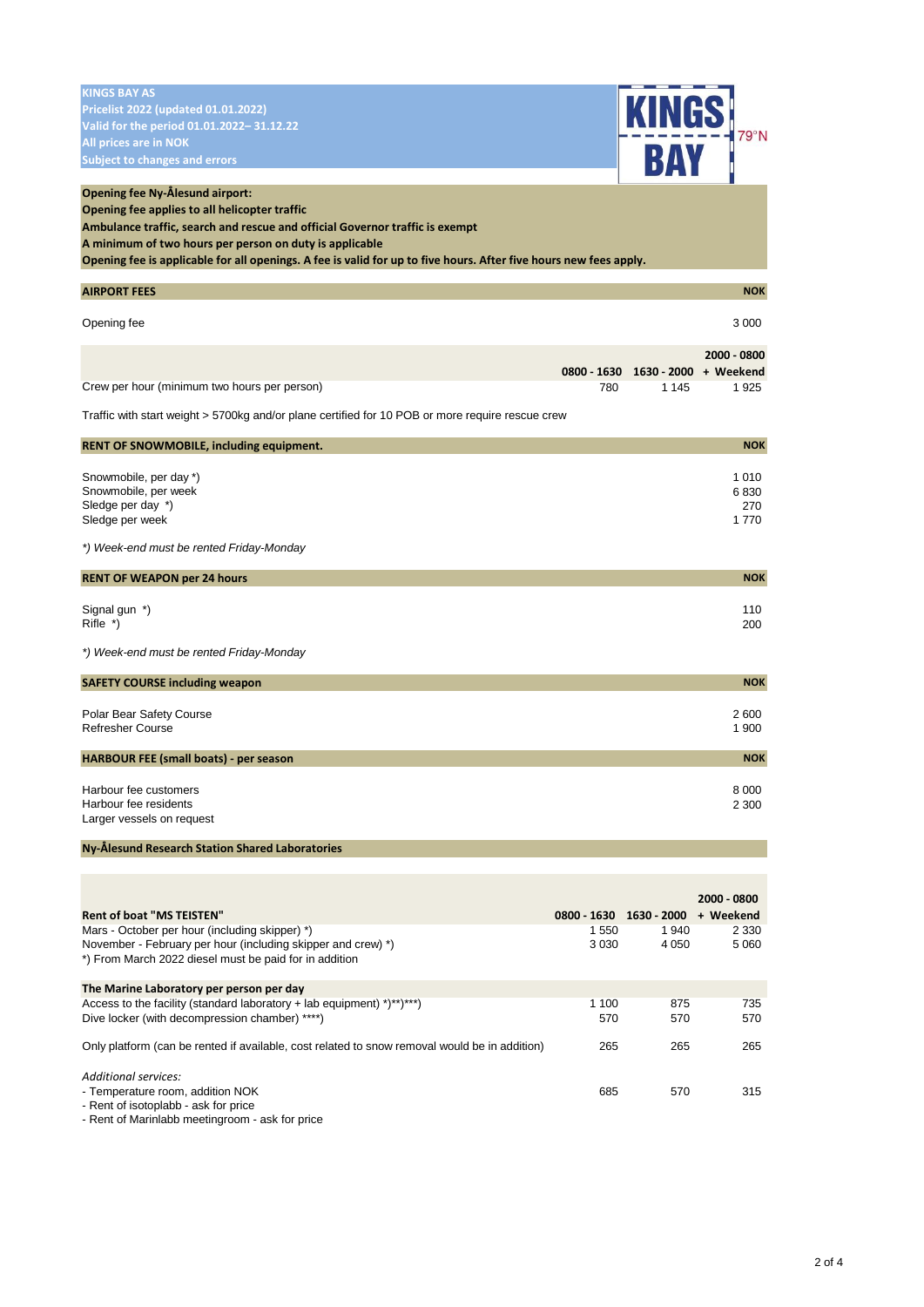## **KINGS BAY AS**

**Pricelist 2022 (updated 01.01.2022) Valid for the period 01.01.2022– 31.12.22 All prices are in NOK**



|                                                                                                                                                                                                                                                                                                                                                                                                                                                                                                                                                                                                                                               | 1 May to 31           |                                  | April and 1 October to               |
|-----------------------------------------------------------------------------------------------------------------------------------------------------------------------------------------------------------------------------------------------------------------------------------------------------------------------------------------------------------------------------------------------------------------------------------------------------------------------------------------------------------------------------------------------------------------------------------------------------------------------------------------------|-----------------------|----------------------------------|--------------------------------------|
| Veksthuset per person per day<br>Access to the facility (standard laboratory + lab equipment) *)**)******)                                                                                                                                                                                                                                                                                                                                                                                                                                                                                                                                    | August<br>1 100       | September<br>875                 | 31 March<br>735                      |
| *) Masterstudents discount. Can not be used in combination with other discounts.                                                                                                                                                                                                                                                                                                                                                                                                                                                                                                                                                              | 50 %                  | 50 %                             | 50 %                                 |
|                                                                                                                                                                                                                                                                                                                                                                                                                                                                                                                                                                                                                                               |                       |                                  |                                      |
| <b>Grupper</b><br>**) Groups discount. Can not be used in combination with other discounts.<br>***) Includs access to seawatersystem, fume cupboard, fume system, chemical guidens,<br>water tank room, platform (if available), reception services, cleaning common areas (not<br>personal workspace)<br>****) Includs safe storage of equipment, fresh water for cleaning suit and equipment, filling<br>of bottles<br>*****) Includes access to chemical free lab, fume cupboard, fume system, chill/freeze, Milli-<br>Q (Ultrapur Water Systems), chemical guidens, reception services, cleaning common areas<br>(not personal workspace) | 3-4 people<br>15 %    | 5-6 people<br>25 %               | 7+ people<br>35 %                    |
| Gruvebadet (prices subject to change at short notice)<br>Access to laboratory                                                                                                                                                                                                                                                                                                                                                                                                                                                                                                                                                                 |                       |                                  | M2/Annual<br>850                     |
| The Light Sensitive Cabin                                                                                                                                                                                                                                                                                                                                                                                                                                                                                                                                                                                                                     |                       |                                  | Cabin/<br>Annual                     |
| One Dome in the Light sensitive cabin inclusive the respective floor space below the Dome                                                                                                                                                                                                                                                                                                                                                                                                                                                                                                                                                     |                       |                                  | 12 000                               |
| <b>Various</b>                                                                                                                                                                                                                                                                                                                                                                                                                                                                                                                                                                                                                                | 1 May to 31<br>August | September                        | April and 1 October to<br>31 March   |
| Storage at -20C per box/week<br>Storage at -80C per box/week<br>Storage at -4C per box/week                                                                                                                                                                                                                                                                                                                                                                                                                                                                                                                                                   | 150<br>150<br>150     | 120<br>120<br>120                | 120<br>120<br>120                    |
| Dangerous Goods and Lab Waste disposal (The price might be higher in special cases)                                                                                                                                                                                                                                                                                                                                                                                                                                                                                                                                                           |                       |                                  |                                      |
| Removal of chemical waste per kg (freight and handling included)<br>Removal of isotope lab waste per kg (freight and handling included)                                                                                                                                                                                                                                                                                                                                                                                                                                                                                                       | 375<br>1 0 0 0        | 375<br>1 000                     | 375<br>1 000                         |
| Staff/rent per hour                                                                                                                                                                                                                                                                                                                                                                                                                                                                                                                                                                                                                           | 0800 - 1630           | 1630 - 2000                      | 2000 - 0800 +<br>Weekend             |
| Hired help per hour/technical/sampling (minimum two hours outside ordinary work hours)                                                                                                                                                                                                                                                                                                                                                                                                                                                                                                                                                        | 780                   | 1 1 4 5                          | 1925                                 |
| <b>STORAGE</b>                                                                                                                                                                                                                                                                                                                                                                                                                                                                                                                                                                                                                                |                       | <b>Short-term</b><br>(< 30 days) | Long term                            |
| Indoor storage (Havnelageret) per 24 hours<br>1 pallet ( $W = 0.8$ m x L = 1.2 m)                                                                                                                                                                                                                                                                                                                                                                                                                                                                                                                                                             |                       | 32                               | 22                                   |
| Indoor storage per 24 hours<br>Boat on trolley max 7 meter long per 24 hours<br>Container storage < 24 feet per month<br>Container storage > 24 feet per month                                                                                                                                                                                                                                                                                                                                                                                                                                                                                |                       | 135                              | 90<br>680<br>1 0 5 0                 |
| <b>CONFERENCEROOM per day (incl. technical equipment)</b>                                                                                                                                                                                                                                                                                                                                                                                                                                                                                                                                                                                     |                       |                                  |                                      |
| Zeppelin Servicebygget (10 persons) *)<br>Marinlab (10 persons) ***)<br>Mellageret (20 persons) **) ***)<br>Kongsfjordhallen (20 persons) **) ***)                                                                                                                                                                                                                                                                                                                                                                                                                                                                                            |                       |                                  | 4 500<br>4 500<br>6 0 0 0<br>7 0 0 0 |
| *) $1/2$ day = $1/2$ price. Min price = $1/2$ day.<br>**) > 20 persons, extra per person<br>***) Mineral water, extra per person                                                                                                                                                                                                                                                                                                                                                                                                                                                                                                              |                       |                                  | 50<br>50                             |